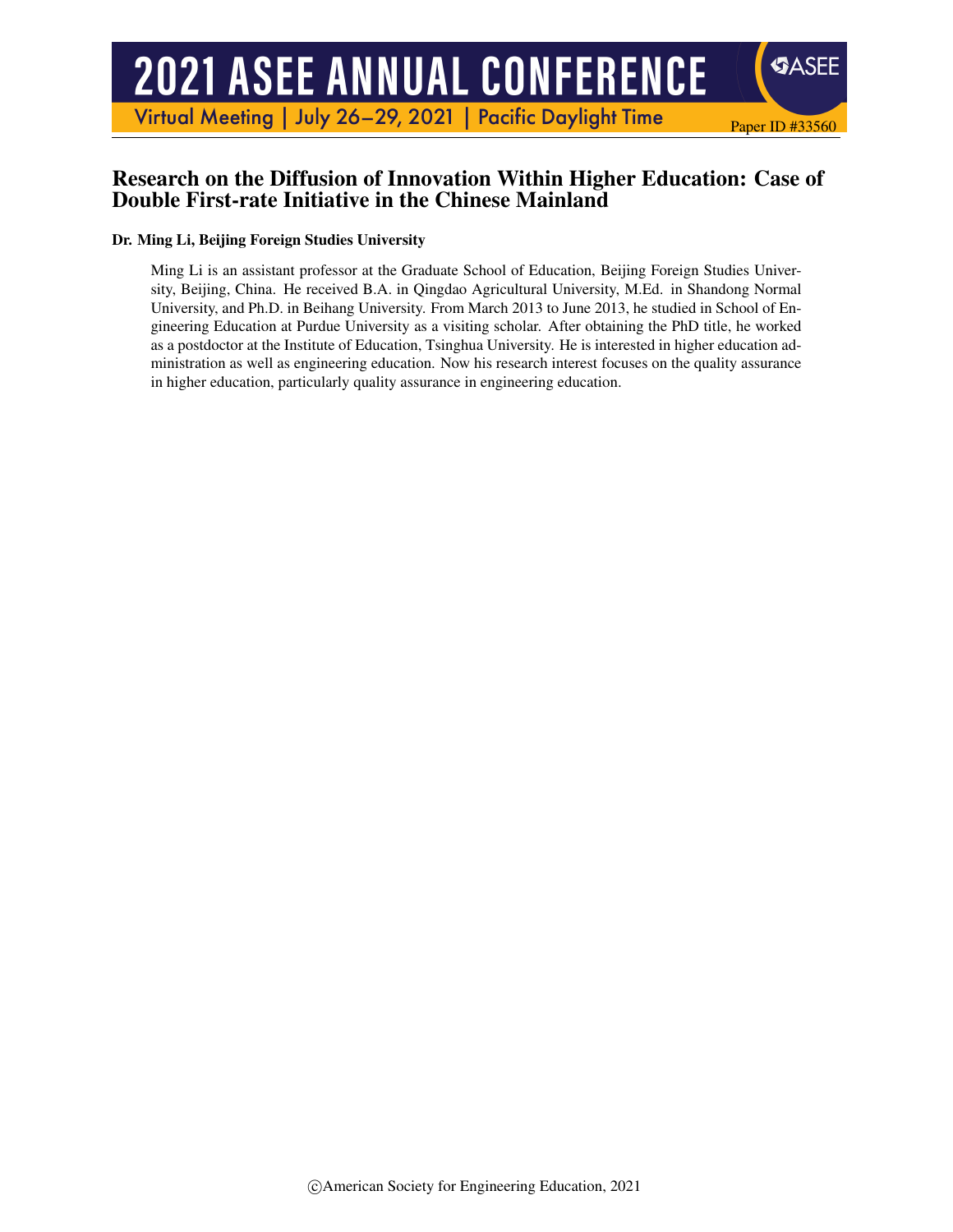# **Research on the Diffusion of Innovation within Higher Education: Case of Double First-rate Initiative in the Chinese Mainland**

#### Abstract

World-class university construction is a systematic and complex project led by the government with the purpose of constructing world-class universities or disciplines, and has far-reaching national strategic implications. In recent years, the academia has tried to analyse China's world-class university construction based on Support Alliance Theory, Multiple Streams Framework, Policy Tool Theory, and Process Reen-gineering Theory. Although domestic scholar has tried to use the Diffusion of Innovation Theory to study higher education policies in provincial administrative regions, the perspective only focuses on the mechanisms. As a significant innovation within higher education, the diffusion of Double First-rate Initiative in the Chinese Mainland refers to whether the policy can be promoted rationally and successfully. Based on the Diffusion of Innovation Theory, this research takes Double First-rate Initiative as a case, constructs a prelimenary analysis framework for the diffusion of Double First-rate Initiative, and furtherly explores the fundamental pathways, affacting factors and important mechanisms. Findings reveal that the diffusion of Double First-rate Initiative can be explained by the Diffusion of Innovation Theory; shows uniqueness in the time, spatial and organisational dimensions; implies horizontal, vertical and multidirectional diffusion mechanisms; is affected by factors such as motivation, resource, external environment and policy attribute.

Key words: public policy; world-class university; Double First-rate Initiative; Diffusion of Innovation Theory; mechanism

#### 1. Introduction

World-class university construction is a systematic and complex project led by the government with the purpose of constructing world-class universities or disciplines, and has far-reaching national strategic implications. The Chinese central government has successively implemented 211 Project, 985 Project, 2011 Plan and Double First-rate Initiative, and is committed to constructing world-class universities and first-class disciplines. 211 Project was officially launched in 1995 after approval by the State Council of PRC. 211 Project refers to the construction of about 112 colleges and universities and a number of key disciplines in the 21<sup>st</sup> century. 985 Project was officially launched in 1998. In May 1998, the Ministry of Education of PRC decided to support the construction of world-class universities and high-level universities in Peking University, Tsinghua University and other universities in the implementation of the *Action Plan for Revitalizing Education in the 21st Century*, in order to implement the CPC's strategy of rejuvenating the country through science and education.

On April 24, 2011, Hu Jintao, General Secretary of the Central Committee of CPC and President of PRC, put forward the concept and requirements of promoting collaborative innovation when he delivered a speech at the centennial anniversary of Tsinghua University. In order to implement the spirit of Hu's important speech, the Ministry of Education and the Ministry of Finance of PRC jointly held a working meeting on May 7, 2012, officially launched the implementation of the *Institutions of higher learning [innovation](https://baike.sogou.com/lemma/ShowInnerLink.htm?lemmaId=144835714&ss_c=ssc.citiao.link) ability enhancement* (hereinafter referred to as 2011 Plan). 2011 Plan is another major strategy that reflects the national will after the 211 Project and 985 Pro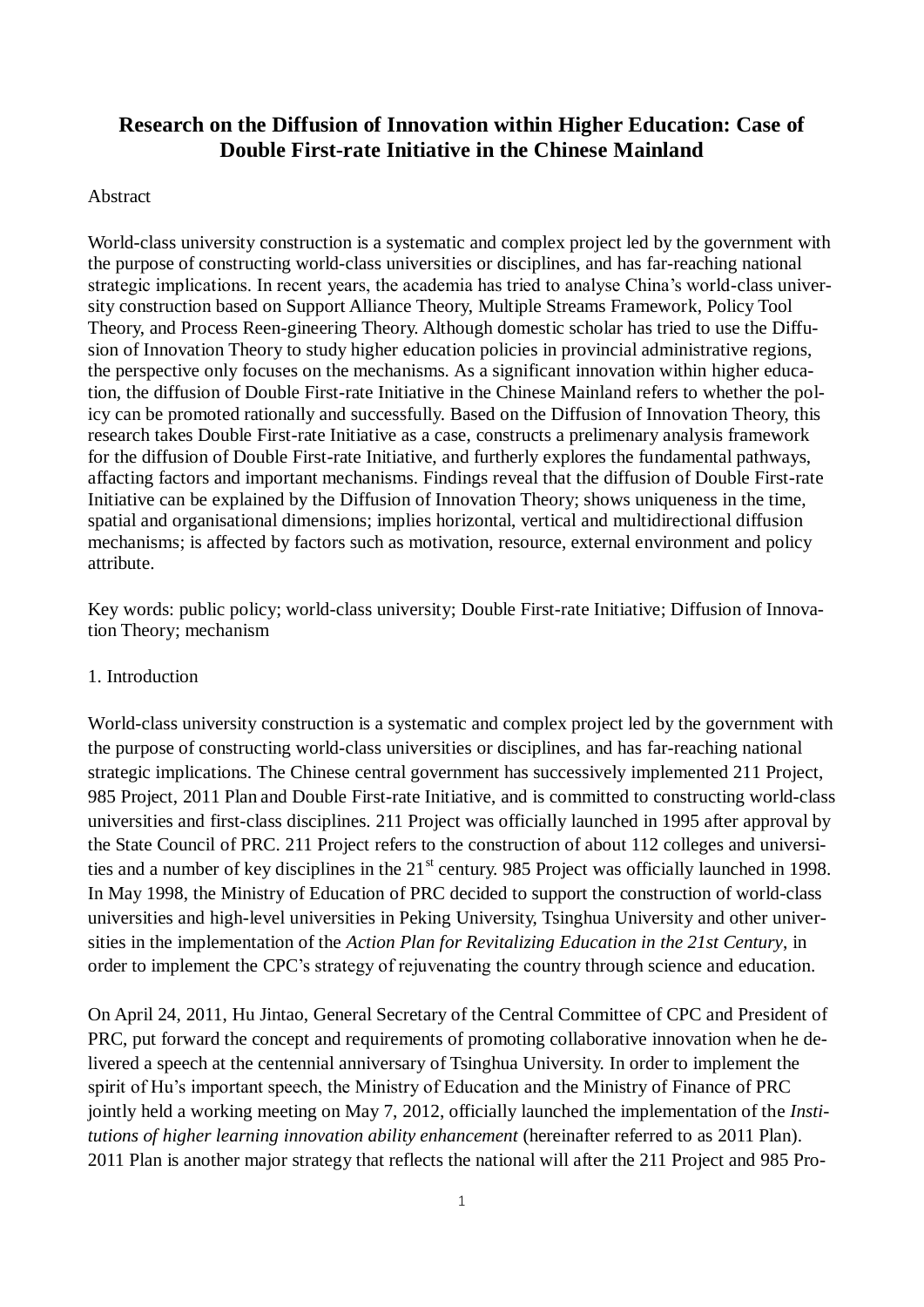ject. The implementation of this project is a strategic measure and a practical need to promote the intensive development of higher education, and a major action to deepen the reform of scientific and technological system.

The construction of world-class universities and first-rate disciplines (hereinafter referred to as Double First-rate Initiative) was a crucial measure taken by the Chinese government in October 2015, to improve higher education after 211 Project and 985 Project, and to ensure that the nation becomes rich in human-resource potential. It is also relevant to enhancing the country's core competitiveness internationally and to achieve its modernization goals. The implementation of Double First-rate Initiative is fully compatible with China's economic and social development and the demand for talents to play a central role in spearheading the country's growth. Currently, Colleges and universities involving Double First-rate Initiative are composed of 42 colleges and universities which aim at constructing world-class universities, and 95 colleges and universities which aim at constructing First-rate disciplines.

Policy changes urgently require the academia to explore the academic foundation of public education policy analysis, and gradually increase the rational recognition of public education policy. At present, on the one hand, with regard to the research on the promotion of world-class university construction, academia is mostly based on text analysis method, following the logic of historical evolution, forming induction and summary of practical experience, but lacking a scientific theoretical analysis framework; on the other hand, existing studies often lack an effective analysis framework. With the in-depth study of related topics, research perspectives and methods are also expanding.

In recent years, the academia has tried to analyse China's world-class university construction based on Support Alliance Theory, Multiple Streams Framework, Policy Tool Theory, and Process Reengineering Theory. Although domestic scholar has tried to use the Diffusion of Innovation Theory to study higher education policies in provincial administrative regions [1], the perspective only focuses on the mechanisms. Based on the existing research, this research attempts to take the Double First-rate Initiative as a case, analyse the fundamental pathways, influencing factors and important mechanisms, providing a reference for the implementation of similar higher education initiatives throughout the world.

## 2. Theoretical framework

## 2.1 Overview of Diffusion of Innovation Theory and its applicability

## (1) Overview of theory

In 1969, Jack L. Walker published a paper on the issue of policy innovation diffusion, which triggered the academia to stury policy innovation diffusion issues over past more than half century and made policy innovation diffusion an important research field in policy science. Innovation refers to the policy or project adopted by the government for the first time, no matter how long the policy or project appears, or whether other governments have already adopted it, and the policy or project is adopted by governments at different levels and in different regions [2]. Diffusion, according to the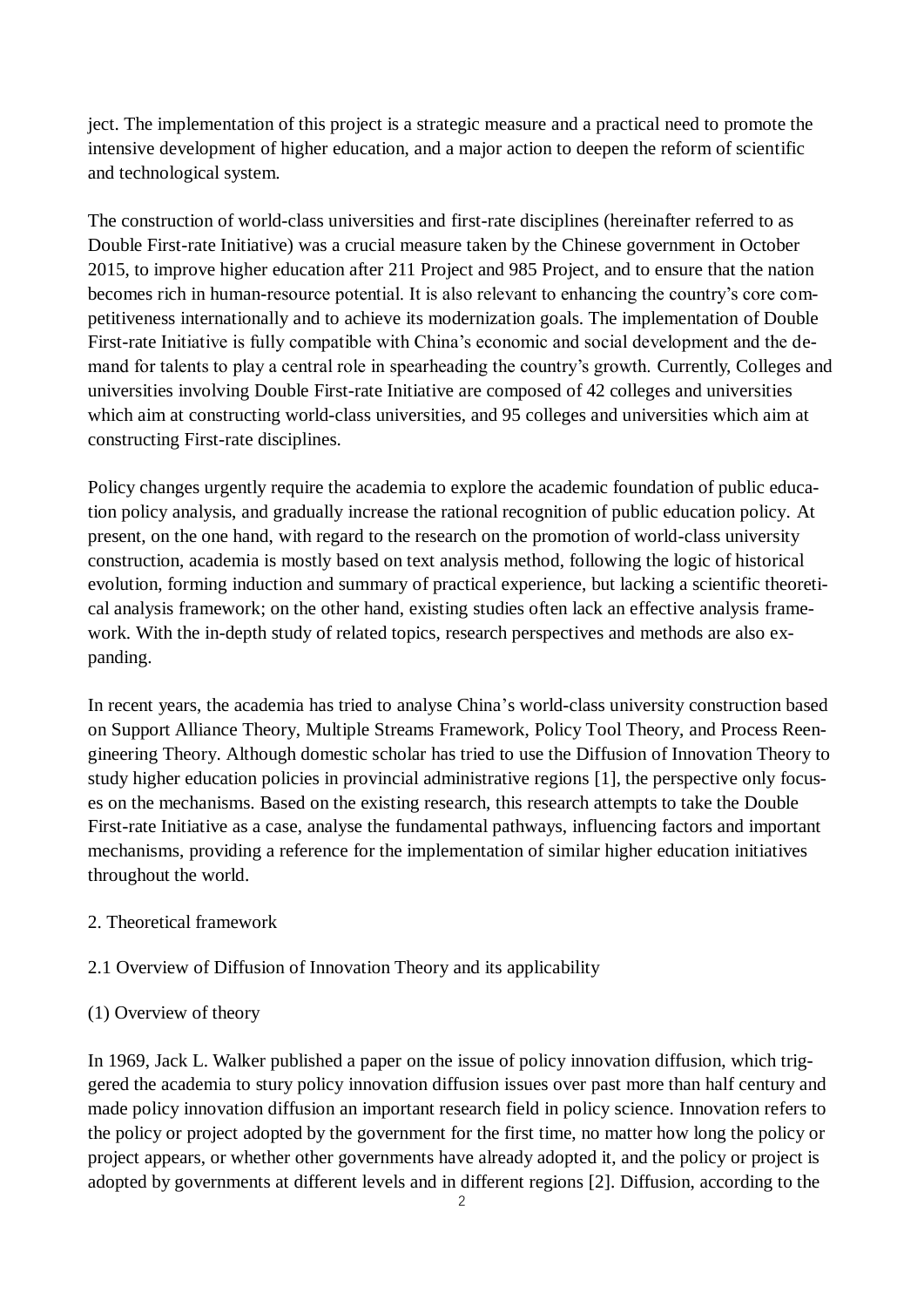classic definition of Everett M. Rogers, refers to a process of innovation communication, including a new idea over time in the social system communication [3], in other words, refers to the process in which governments at different levels or regions have successively adopted a policy. Diffusion of policy innovation refers to the process of policy innovation being spread and adopted among governments and organisations through a certain channel over a period of time [4]. At present, the research scope of the Diffusion of Innovation Theory is not limited to the diffusion of innovation under the developed countries or federal system. It also begins to explore the diffusion of innovation under the developing countries or unitary system.

## (2) Theoretical review

Is the Diffusion of Innovation Theory applicable to this research? The following two questions need to make a clear response. First, will the Diffusion of Innovation Theory originated in the West produce a rejection reaction in China? In the United States, the diffusion of innovation is often manifested as a *horizontal transfer model* among state governments, while the diffusion of innovation in China is often manifested as a *pilot-promotion model* driven by the central government. However, the Diffusion of Innovation Theory is beginning to focus on exploring the promotion of policies in the developing countries. With the increasing diversity of policy influencing factors and the increasing complexity of implementation, the Diffusion of Innovation Theory has increasingly broken through the limitations of regions and contexts, and has increasingly demonstrated the homogeneity in the context of globalization. Therefore, this research believes that the Diffusion of Innovation Theory helps to study the Chinese policy system, on the basis of clarifying the Diffusion of Innovation Theory system and grasping the diffusion mechanisms.

Secondly, is the Diffusion of Innovation Theory applicable to analyse world-class university initiative in the Chinese Mainland? The diffusion of educational innovation in the Chinese Mainland often has a compelling trait in the past. With the gradual integration of governance philosophy in the field of organisationorganisation and management, the thought of good governance with the qualities of cooperation, dialogue, sharing and coordination is being gradually adopted. The role of the traditional decision-making model of mandatory command-passive acceptance is gradually declining. The Double First-rate Initiative is a significant strategic decision made by the Central Committee of CPC and the State Council of PRC. Over the past four years, it has shown unique characteristics different from previous higher educational policies. The Diffusion of Innovation Theory, to some extent, can be introduced.

## 2.2 Analysis model of the diffusion of "Double First-rate" Initiative

Frances S. Berry and William D. Berry (1990) integrated the internal decision-making model and external diffusion model, and proposed an integrated diffusion of innovation model. The model has become a mainstream model of diffusion of innovation in the West for a long time. This research revises the Berry's diffusion of innovation model, expands the connotation of influencing factors and mechanism factors, and tries to construct an analysis model of the diffusion of Double First-rate Initiative (see Figure 1).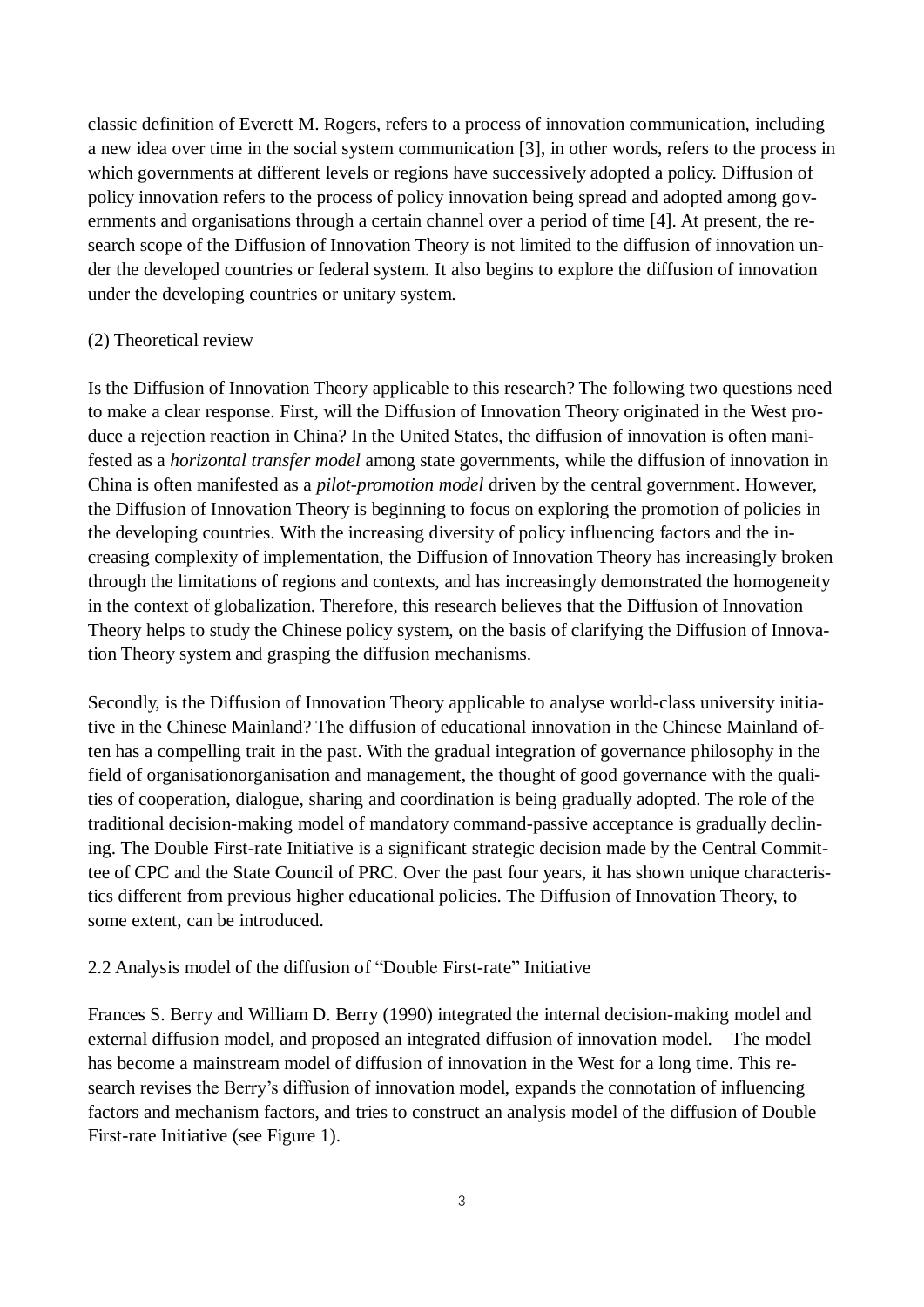

Figure 1 Prelimenary Analysis Framework for the Diffusion of Double First-rate Initiative

The advancement of the Double First-rate Initiative is complex and unique, covering both internal decision-making model and external diffusion model. In the internal decision-making model, local governments fully consider the political factors, cultural factors, economic factors and social factors, under the influence of internal motivation factors, resource or barrier factors, relevant policy factors and policy attribute factors based on global development trends and domestic realities, so as to make decisions to adopt and follow the policy of coordinating the construction of world-class uni-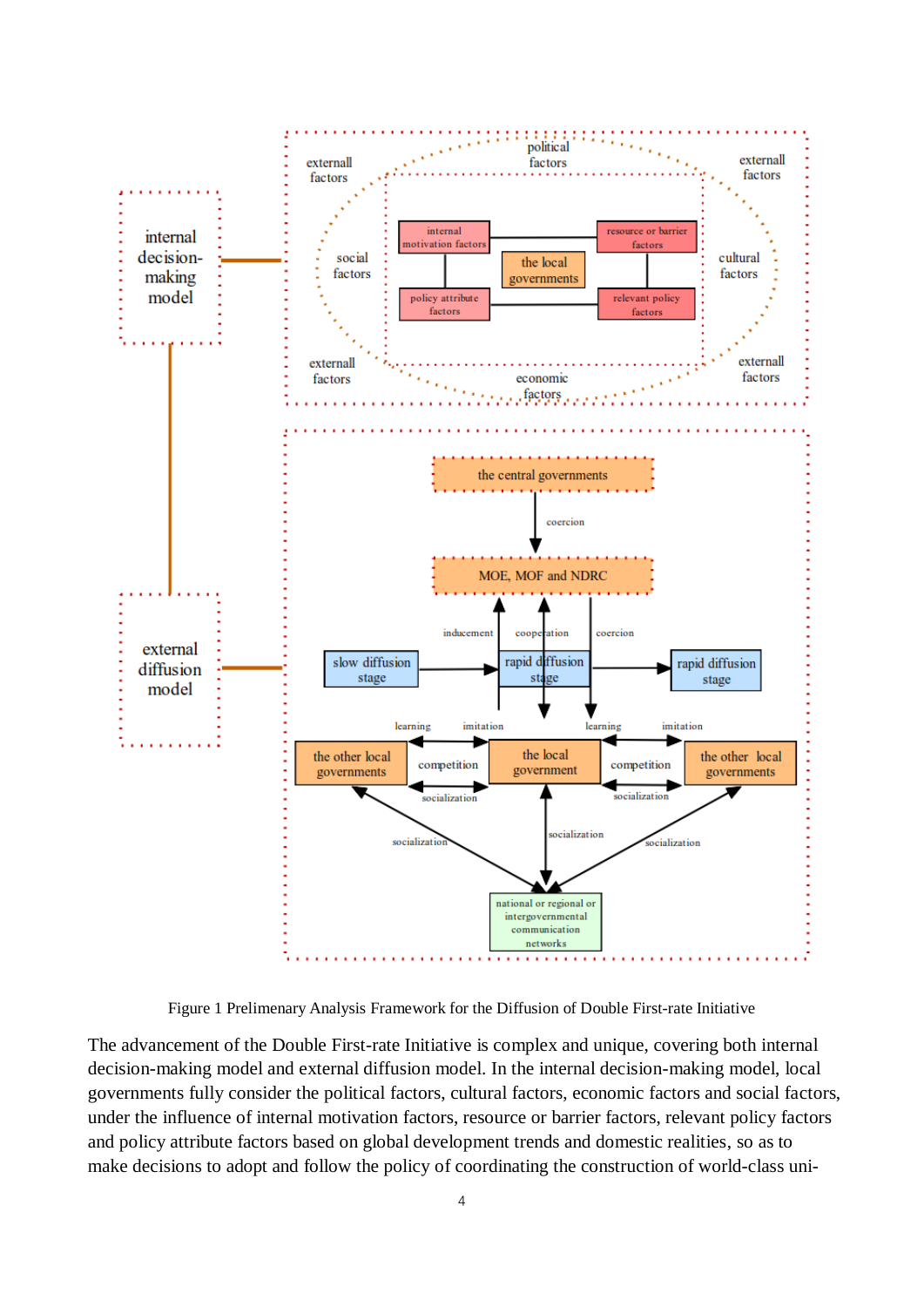versities and first-rate disciplines. In the external diffusion model, there are several operating mechanisms embedded between the central government and various ministries, between ministries and local governments, between local governments, between local governments and various exchange networks. The slow diffusion, rapid diffusion and steady diffusion stages are successively experienced, and finally the diffusion of innovation is completed.

This research believes that the diffusion of Double First-rate Initiative mainly includes seven mechanisms: learning mechanism, competition mechanism, imitation mechanism, coercion mechanism, cooperation mechanism, inducement mechanism and socialization mechanism. It relies on the following basic logic: The Central Committee of CPC and the State Council of PRC issued a mandatory the *Overall Plan for Integrating and Promoting the Construction of World-class class Universities and First-class Disciplines* (hereinafter referred to as Overall Plan) by the the Ministry of Education of PRC (hereinafter referred to as MOE), the Ministry of Finance of PRC (hereinafter referred to as MOF), and the National Development and Reform Commission of PRC (hereinafter referred to as NDRC) through a mandatory mechanism, which is mandatory and plays a guiding role for the policy innovation adoption of local governments (province, autonomous regions, and municipalities); individual local governments have an indirect impact on the policy innovation adoption of central government through inducement mechanism; individual local governments and the Ministry of Education have strengthened the diffusion of local government policy innovation through cooperation mechanism; local governments play a role in the diffusion of policy innovation by adopting learning mechanisms,competition mechanism and the imitation mechanism; national or regional or intergovernmental communication networks affect the diffusion of innovation of local governments through socialization mechanism, which in turn triggers local governments to jointly realise the isomorphic process of socializaiton of Double First-rate Initiative.

#### 3. Research Methodology

#### 3.1 Literature analysis

This research intends to comprehensively collect and review the literature materials about Double First-rate Initiative, analyse and discuss the historical background, implementation and issues of Double First-rate Initiative in the Chinese Mainland. Specifically, this research collects policy text and regulations, summary report, meeting materials. In order to comprehensively and objectively reflect the practice of Double First-rate Initiative, this research relies on the Construction Schemes, Opinions or Measures of Double First-rate Initiative released by the local governments, related research literature including relevant research papers, research reports since 2015, etc., data from the official website of colleges and universities, news reports.

## 3.2 Case study

In order to improve the explanatory power and persuasiveness, this research mainly adopts the Case Study method, an important method in the field of social sciences. As of December 2018, except for the Tibet Autonomous Region, the governments of the 30 provincial administrative regions including provinces, autonomous regions and municipalities in the Chinese Mainland have announced Construction Schemes, Opinions or Measures, basically completing the diffusion of Double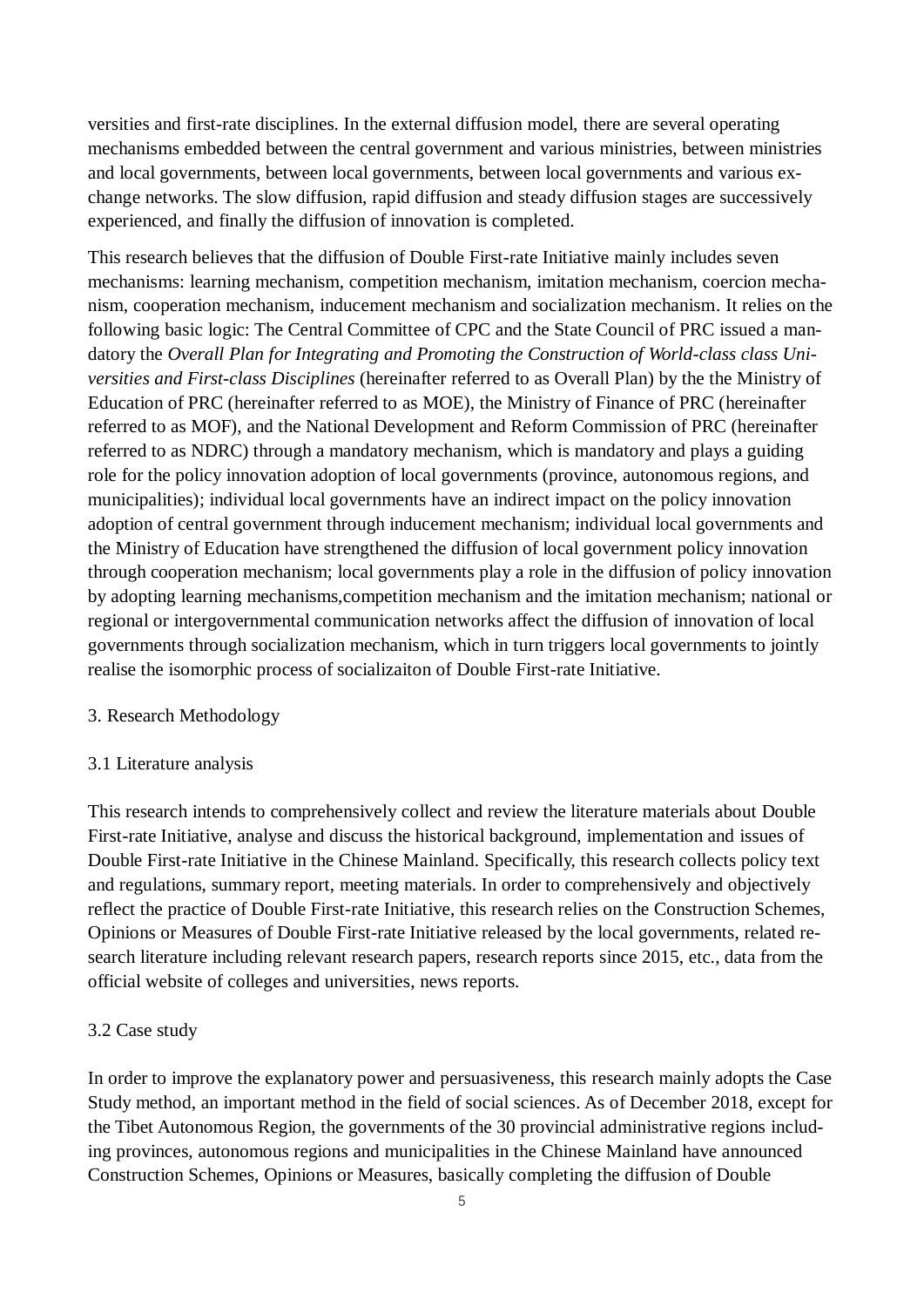First-rate Initiative. Multiple cases of Double First-rate Initiative are selected for in-depth analysis in this research to demonstrate the fundamental diffusion pathways, important mechanisms and influencing factors.

## 4. Analysis and findings

## 4.1 The fundamental diffusion pathways of Double First-rate Initiative

According to the Diffusion of Innovation Theory, diffusion pathways of innovation refer to the unique model of policy innovation diffusion in the spatial dimension, time dimension and organisational dimension [5]. This research focuses on the time, spatial and organisational dimensions, and analyses the fundamental diffusion pathways of "Double First-rate" Initiative.

## (1) Time dimension

After conducting systematic research on more than 3,000 diffusion cases of innovations, Rogers proposed the famous S-curve. Over time, policy diffusion often experiences slow diffusion stage, rapid diffusion stage and stable diffusion stage. If the cumulative number of policies adopted in each stage is expressed as a dot chart, it will show the S-curve [5]. In order to grasp the distribution characteristics of diffusion activities as a whole, this research draws a diffusion curve in months (see Figure 2). The horizontal axis represents the time when the Double First-rate Initiative policy document was issued, and the vertical axis is the number of Double First-rate Initiative adopted and issued by provincial governments each month (where the blue broken line indicates that the provincial government adopted and issued Double First-rate Initiative policies; the red broken line indicates the cumulative number of Double First-rate Initiative policies adopted and issued by the provincial governments in a given month).

On October 24, 2015, the State Council issued the Overall Plan. Since then, the local governments have issued Schemes or Opinions or Measures for the Double First-rate Initiative in the region. The formulation and promulgation agencies of Double First-rate Initiative in various regions mainly include the following types: the GeneralOffice of Provincial Committee of CPC; the General Office of Provincial or Municipal or Autonomous Region People's Government; Provincial or Municipal or Autonomous Region People's Government; Provincial Department of Education or Autonomous Regions, or Municipal Education Commission; Provincial or Autonomous Regions Department of Finance, etc. [6].

Figure 2 visually shows the diffusion trend of Double First-rate Initiative among provincial governments. The diffusion of Double First-rate Initiative basically conforms to the S-curve trend which is not a typical S-curve. According to the trend reflected in the diffusion curve, this research divides the diffusion of Double First-rate Initiative among local governments into slow diffusion stage (from October 2015 to November 2016), rapid diffusion stage (from December 2016 to November 2017) and steady diffusion stage (from December 2017 to December 2018).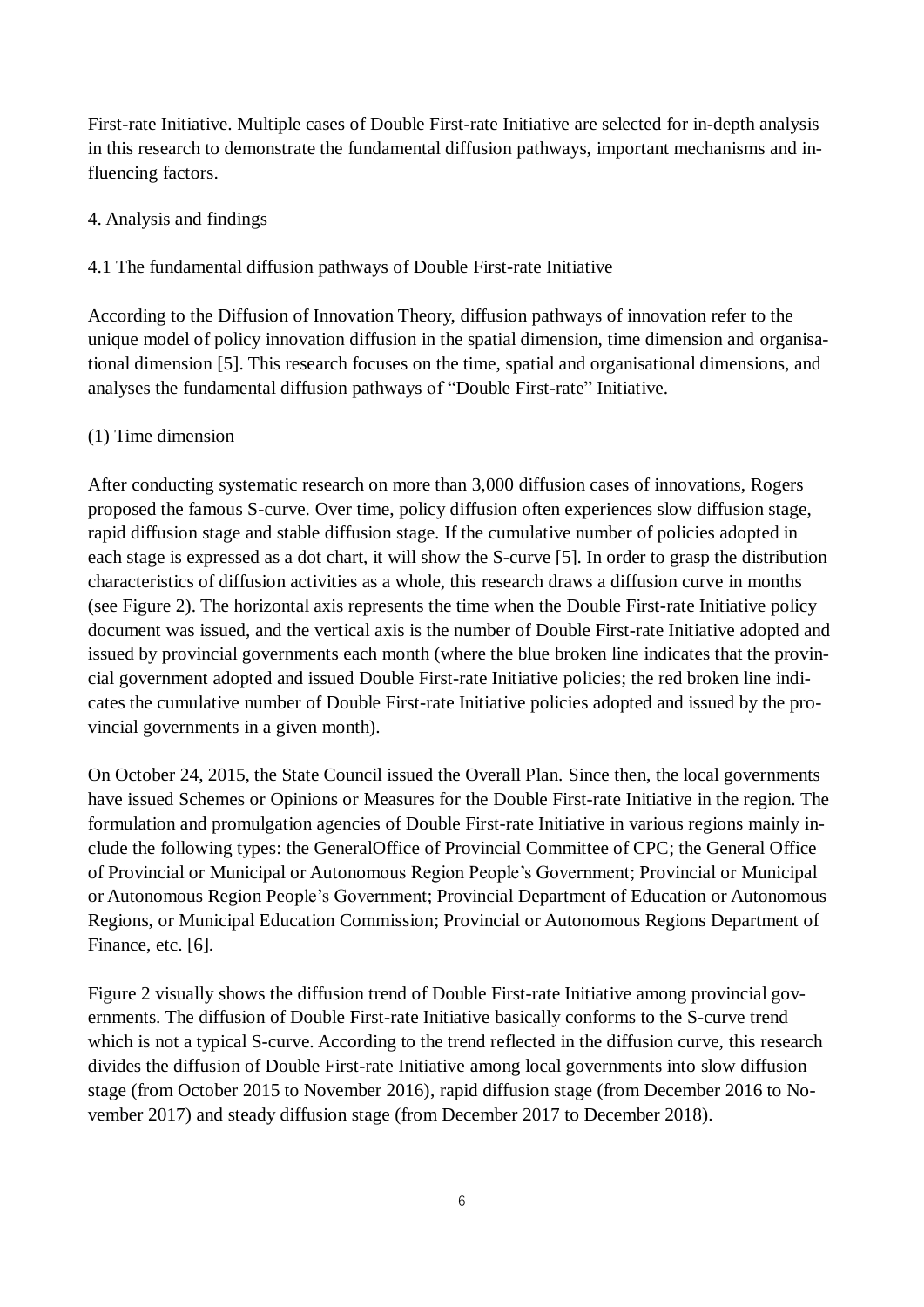

Figure2 Diffusion Trend of Double First-rate Initiative among Provincial Governments

The first stage: slow diffusion stage

On October 24, 2015, the State Council issued the Overall Plan. The Overall Plan stipulated strengthening organisation management and orderly promoting implementation [7]. During this stage, the Double First-rate Initiative showed a slow diffusion trend, and only a few local governments took actions to release the implementation schemes of Double First-rate Initiative. On December 8, 2015, the Henan Provincial Department of Education and the Department of Finance announced the *Implementation Plan of Henan Province's Advantageous Discipline Construction Project*. Henan Province became the earliest local government to announce the implementation sheme of Double First-rate Initiative, while most local governments didn't response actively but take a wait-and-see attitude. From October 2015 to December 2016, a total of 9 provincial governments and autonomous regions announced Schemes or Opinions. To a large extent, the slow trendency of diffusion was affected by the operability of "Overall Plan", the scientificalness of overall design, and the accessibility of overall goals.

The second stage: rapid diffusion stage

On January 24, 2017, the MOE, MOF and NDRC jointly issued the *Overall Implementation Measures for Promoting the* Construction *of World-class Universities and First-class Disciplines (Interim)* (hereinafter referred to as the "Implementation Measures"). The Implementation Measures stipulated that provincial people's governments should combine economic and social development needs and basic conditions to coordinate and promote the construction of distinctive high-level universities and superior disciplines in the regions [8]. On March 21, 2019, MOE, MOF and NDRC jointly announced the list of Double First-rate Initiative, which indicated that the initiative entered a new stage of development. From the promulgation of the Overall Plan to the promulgation of Im-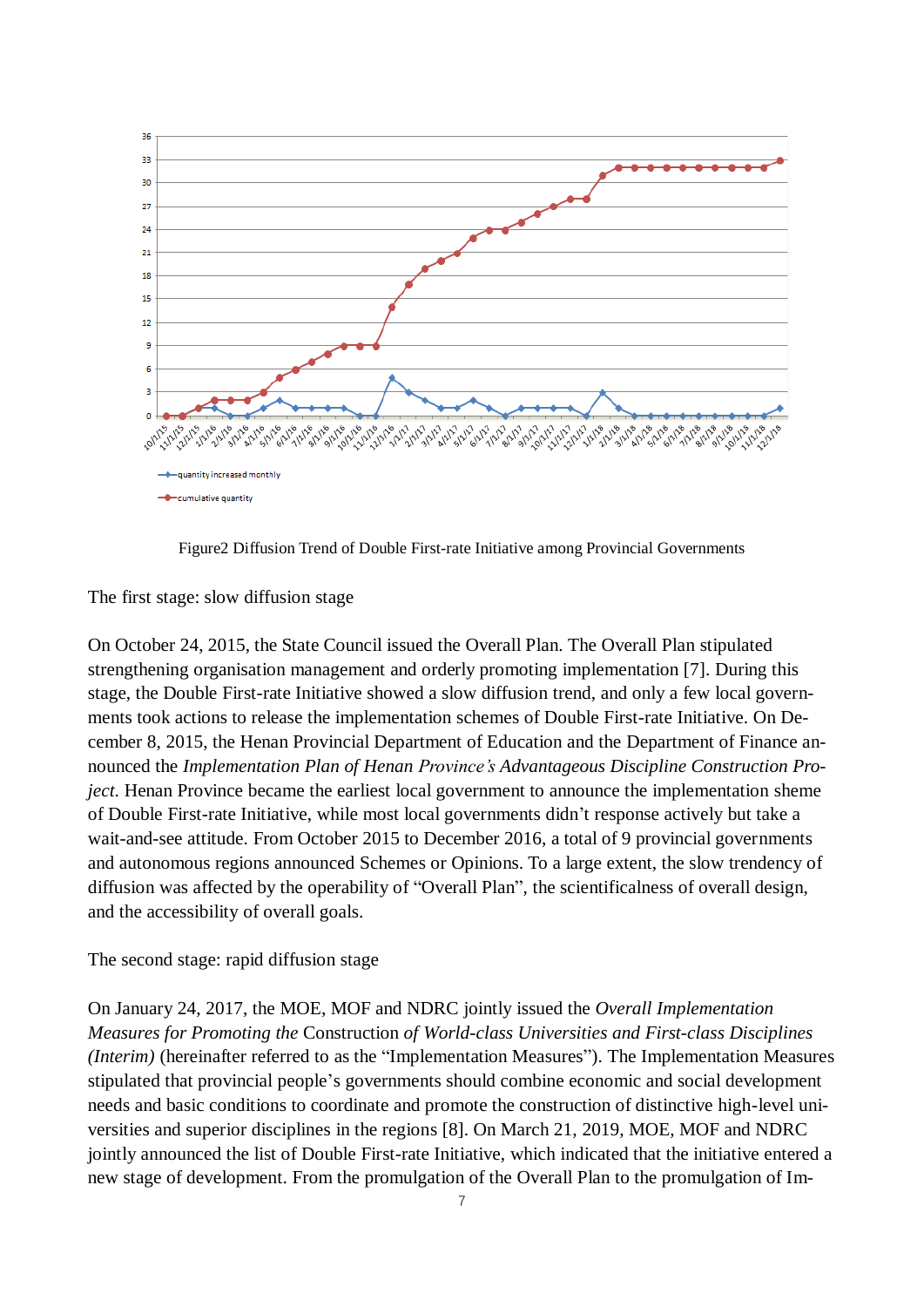plementation Measures and the publication of Double First-rate Initiative list, it took only one year and eleven months, which showed the firm belief of implementing strategic deployment and uncompromising execution of the Central Committee of CPC, State Council of PRC. During this stage, the Double First-rate Initiative showed a rapid diffusion trend. From December 2016 to November 2017, a total of 19 provincial governments announced their Construction Schemes or Opinions.

#### The third stage: stable diffusion stage

On August 8, 2018, MOE, MOF and NDRC jointly issued the *Guiding Opinions on Accelerating the Double First-rate Initiative in Colleges and Universities* (hereinafter referred to as Guiding Opinions). The Guiding Opinions stipulated forming a joint force of the Double First-rate Initiative [9]. From September 28 to 29, 2018, the Ministry of Education held an on-site promotion meeting for the Double First-rate Initiative in Shanghai [10]. During this stage, the Double First-rate Initiative showed a stable diffusion trend. As of December 2018, except for the Tibet Autonomous Region, the governments of the 30 provincial administrative regions including provinces, autonomous regions and municipalities in the Chinese Mainland have announced Construction Schemes, Opinions or Measures, basically completing the diffusion of Double First-rate Initiative. From December 2017 to December 2018, a total of 4 provincial governments including Hubei, Yunnan, Shanghai and Beijing announced Construction Schemes or Opinions. At different diffusion stages of the Double First-rate Initiative, local governments have adopted different action plans and strategic measures.

#### (2) Spatial dimension

According to the Diffusion of Innovation Theory, the diffusion of innovation will produce a proximity effect, which means that policy learning at the horizontal level often occurs because of more contact and interaction between geographically adjacent or neighboring governments [11]. From the perspective of space, both the initial diffusion stage of the Double First-rate Initiative and the stable diffusion stage have the characteristic of typical proximity effect; however, with the deepening of the diffusion, especially at the rapid diffusion stage, it gradually exhibits the significant characteristic of proximity effect and presents the phenomenon of agglomeration by region. This research has extracted five areas with significant proximity effect: Area A, including Inner Mongolia Autonomous Region, Hebei, Gansu, Shaanxi and Xinjiang Uygur Autonomous Region; Area B, including Hubei and Anhui; Area C, including Fujian and Jiangxi; Area D, including Liaoning, Jilin and Heilongjiang; Area E, including Sichuan and Yunnan. The local provincial governments in various regions not only have close geographic space and similar economic development levels, but also have common regional development appeals. In addition, it is worth noting that the diffusion of Double First-rate Initiative has not exhibited the traditional diffusion model, i.e., the eastern coastal areas lead while the central and western areas follow up. Some central and western provinces show a high-level enthusiasm in the diffusion of Double First-rate Initiative.

#### (3) Organisational dimension

At present, the top-down hierarchical diffusion model is the mainstream diffusion model of public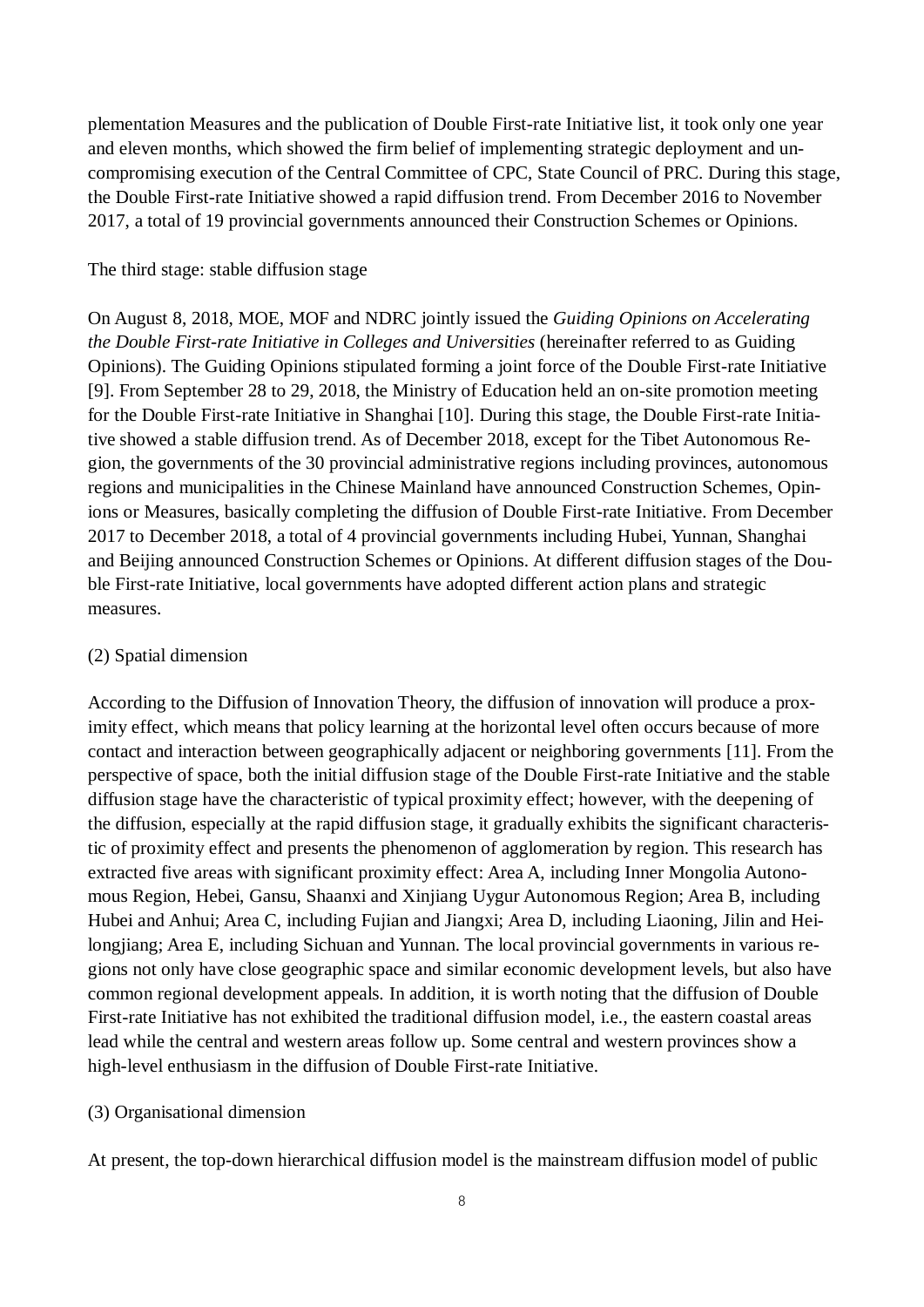policy innovation in China. Because of the order and obedience of administrative power between the upper and lower-level of governments, the policy promoters select and adopt a policy, and use the administrative instructions to require the lower-level governments to adopt and implement the policy, policy innovation is quickly spread to the lower-level governments and related departments [5]. From the organisational perspective, the diffusionof Double First-rate Initiative is a typical top-down hierarchy diffusion model, but in the process of practical advancement, it followed the path from level diffusion to local pilot, and to full implementation.

The Central Committee of CPC and the State Council of PRC convey the spirit in top-down form to the relevant departments in the form of a red head document (i.e. Overall Plan); MOE, MOF and NDRC, as relevant leading departments, are responsible for planning and deploying, promoting implementation, supervision and management, and conveying the spirit to the local people's governments of provinces, municipalities, and autonomous regions by establishing an inter-ministerial coordination mechanism; local party committees of CPC and governments of various provinces, municipalities, and autonomous regions learn and understand the spirit of Overall Plan, start to initiate the local policy agenda and introduce local Schemes or Opinions or Measures; the educational departments of all provinces, municipalities and autonomous regions actively respond to the instructions of the state and superior governments and actively implement them.

Taking Jiangsu Province as an example, the Jiangsu Provincial Committee of CPC and Jiangsu Provincial People's Government attach great importance to the Double First-rate Initiative. On April 5, 2017, the General Office of Jiangsu Provincial Government issued the *Implementation Measures for the Construction of Jiangsu High-level Universities (Interim)* which stipulated that the Steering Group for the Reform of Education System of Jiangsu Province is responsible for the overall coordination, funding, and performance evaluation of the construction of high-level universities. As making decisions on important matters, the office of the leading group and the member units shall be responsible, coordinate and supervise [12]. The leader of steering group was assumed by a vice governor of the province. On January 26, 2018, the *2018 Work Report of Jiangsu Provincial Government* stated that it is required to increase investment and accelerate the construction of first-class universities and first-class disciplines [13].

In November 2018, Jiangsu Province seized the opportunity of promoting a joint construction of Double First-rate Initiative between province and MOE, officially jointly issued the *Opinions on the Joint Construction of 13Double First-rate Universities*. On January 14, 2019, the *2019 Work Report of Jiangsu Provincial Government* stated that it is required to accelerate the construction of Double First-rate and high-level universities to promote the intensive development of higher education [14]. On February 1, 2019, The General Office of the Jiangsu Provincial People's Government issued the *Implementation Opinions of the General Office of the Provincial Government on Further Adjusting and Optimizing the Structure and Increasing the Benefits of Using Education Funds*, stating that it is required to optimize the structure of higher education expenditures, support the Double First-rate Initiative , and implement the high-level university construction project and characteristic University construction [15]. Under the guidance of Jiangsu Provincial Committee of CPC and Jiangsu Provincial People's Government, the Working Committee on Education of Jiangsu Provincial Committee of CPC, Jiangsu Provincial Department of Education has effectively carried out the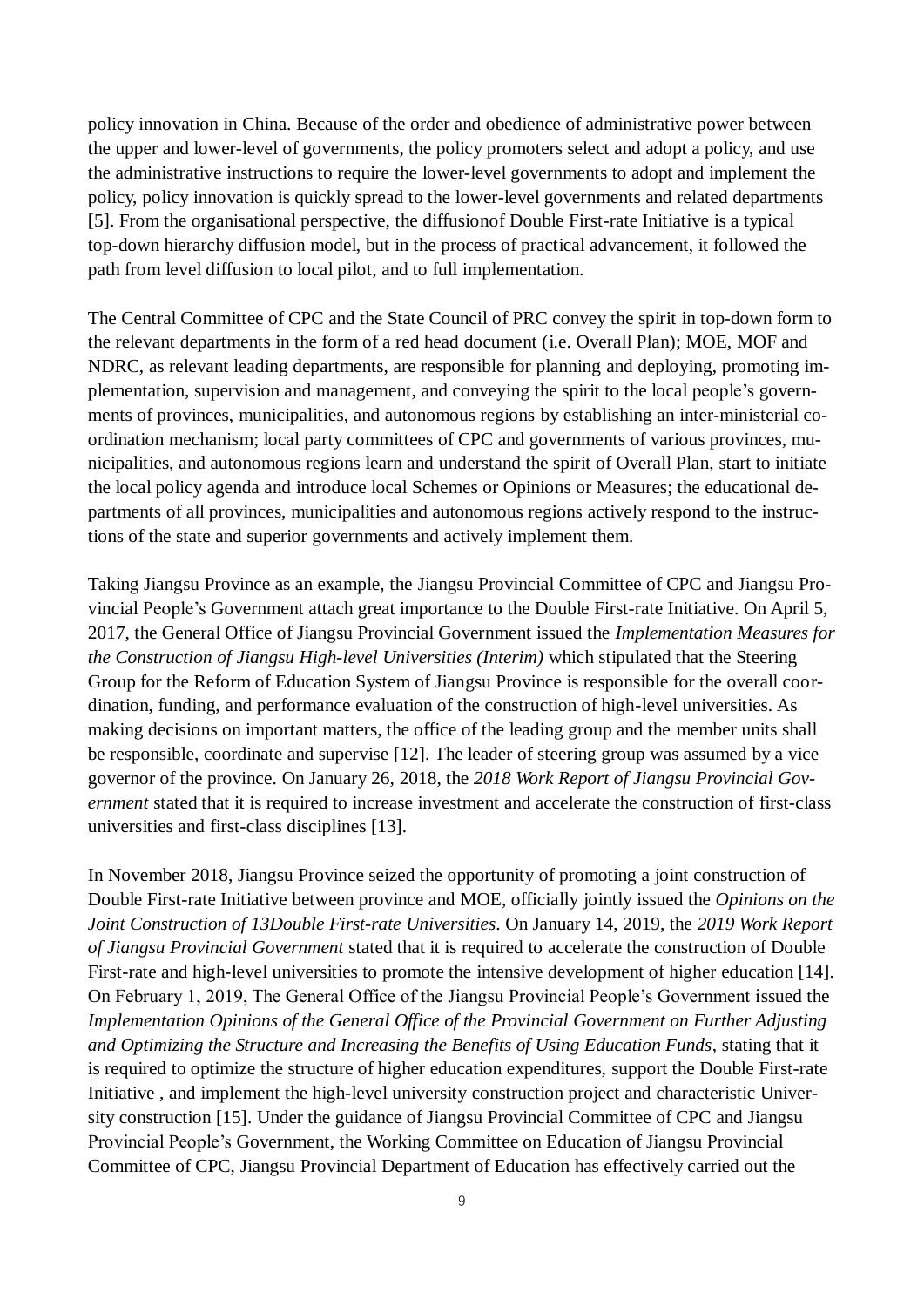Double First-rate Initiative and high-level universities construction [16][17].

4.2 The important mechanisms of the diffusion of Double First-rate Initiative

According to the Diffusion of Innovation Theory, the policy innovation diffusion mechanisms mainly include horizontal diffusion mechanisms and vertical diffusion mechanisms. As far as the Double First-rate Initiative is concerned, this research believes that its black box of diffusion is nested in a complex process in which various mechanisms work together. As a policy promulgated by the central government of a unitary system, not only does the central government have a compulsory influence on local governments based on the coercive mechanism, but also a variety of other mechanisms, i.e. horizontal diffusion mechanisms including learning mechanism, imitation mechanism and competition mechanism;vertical diffusion mechanisms including coercive mechanism, inducement mechanism and cooperation mechanism;multidirectional diffusion mechanisms including socialized mechanism.

#### (1) Horizontal mechanisms

#### Learning mechanism

Accordint to the Diffusion of Innovation Theory, learning refers to policy-makers learn the successful policy experience by observing the existing policy selection process and policy results, and find effective policies to solve problems [18]. According to the logic or way of learning, learning includes learning with full ration and learning with limited ration [4]. In the process of advancing the Double First-rate Initiative, the learning mechanism is a core mechanism. Some local governments have become the forerunners of policies because of their relatively strong economic strength, and in-depth policy learning, which provides references for other provinces, municipalities and autonomous regions to formulate the Construction Schemes of Double First-rate Initiative.The other local governments learn rationally and prudently the lesson of provinces which adopted policy innovations.

Specifically, the learning mechanism mainly includes the learning of construction scheme and construction practice. The learning mechanism of construction scheme includes the following ways. The first way is to learn the construction ideas. For example, the Chongqing Municipal Education Commission has stated that it will explore the concept of its own construction scheme on the basis of fully learning the Construction Scheme of Double First-rate Initiative in Jiangsu, Guangdong and other provinces [17] [19]. The second way is to learn the construction process. For example, in the Construction Scheme of of Double First-rate Initiative in Guangdong Province, 2020 and 2030 are the important nodes of Double First-rate Initiative, and Shandong, Hubei, Fujian and other provinces also take the nodes as a reference [18] [20]. The final way is to learn the construction content. For example, the Construction Scheme of Double First-rate Initiative in Zhejiang Province and the Construction Scheme of Universities and Disciplines Development in Shanghai have inspired many provincial governments to develop the Construction Scheme of Double First-rate Initiative [1]. In addition to the learning mechanism of construction scheme, there is also learning mechanism of construction practice based on various meetings of experience exchange.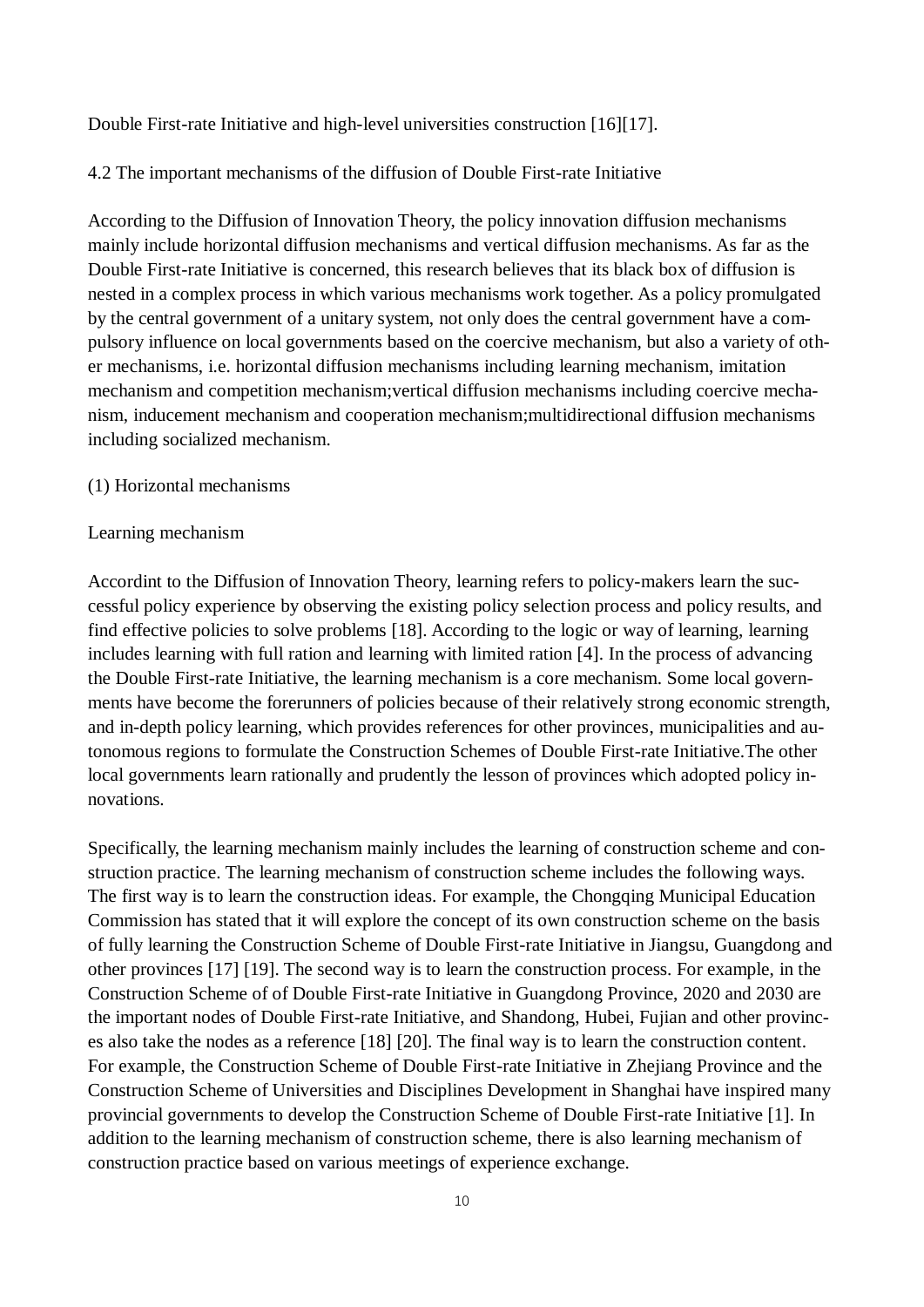#### Competition mechanism

According to the Diffusion of Innovation Theory, competition refers to that policy-makers consider the economic effects of other governments adopting or not adopting a certain policy, and tend to adopt policies that can bring positive economic effects to themselves [20]. In the process of advancing the Double First-rate Initiative, the competition mechanism is also an important mechanism. The provincial governments, as the executor of national strategic decision and the promoter of the first-class universities construction, have played the role of linking the central government and local governments. In order to improve the comprehensive strength of regional higher education and attain competitive position in Double First-rate Initiative, the provincial governments have developed the following competitive strategies. The first competitive strategy is to form a competitive advantage of planning by coordinating the development pattern of higher education. The second competitive strategy is to form a competitive advantage of organisation by innovating collaborative governance mechanisms. The third competitive strategy is to form a competitive advantage of finance by increasing capital investment. The fourth competitive strategy is to form competitive advantage of talent by introducing excellent human resources. The fifth competitive strategy is to form competitive advantage by exploring different development models. There are differences in the degree of policy innovation between provinces. Individualized characteristics are reflected in policy innovation planning and measures.

#### Imitation mechanism

According to the Diffusion of Innovation Theory, imitation refers to that policy-makers copy other government's policy models in order to improve the legitimacy of policy choices [18]. The degree of imitation reflects the actor's desire and need of following universal standards. In the process of advancing the Double First-rate Initiative, the imitation mechanism is also a relatively common mechanism. For example, Guangdong Province clearly requires that key universities should actively compare with the top ranked universities of the same type in the construction of high-level universities. Anhui Province clearly states that colleges and universities should be based on their own position and take top ranked universities at home and abroad as benchmarks [21]. In the process of Double First-rate Initiative, the imitation mechanism not only exists widely between the adjacent regions based on the proximity effect, but also exists between the developed regions along the eastern coast and the less developed central and western regions.

#### (2) Vertical mechanisms

## Enforcement mechanism

According to the Diffusion of Innovation Theory, mandatory refers to the behavior of certain political activists attempting to impose the policies they admire on another government [18]. Coercion mainly comes from the pressure of higher-level governments, including incentives, pressures, and mandatory requirements [4]. The diffusion of Double First-rate Initiative follows the logic which is dominated by the parallel of administrative directives and economic incentives, and supplemented by simplified administration and decentralization. The Overall Plan released in 2015 clearly proposed that the construction of first-class universities and first-class disciplines in local universities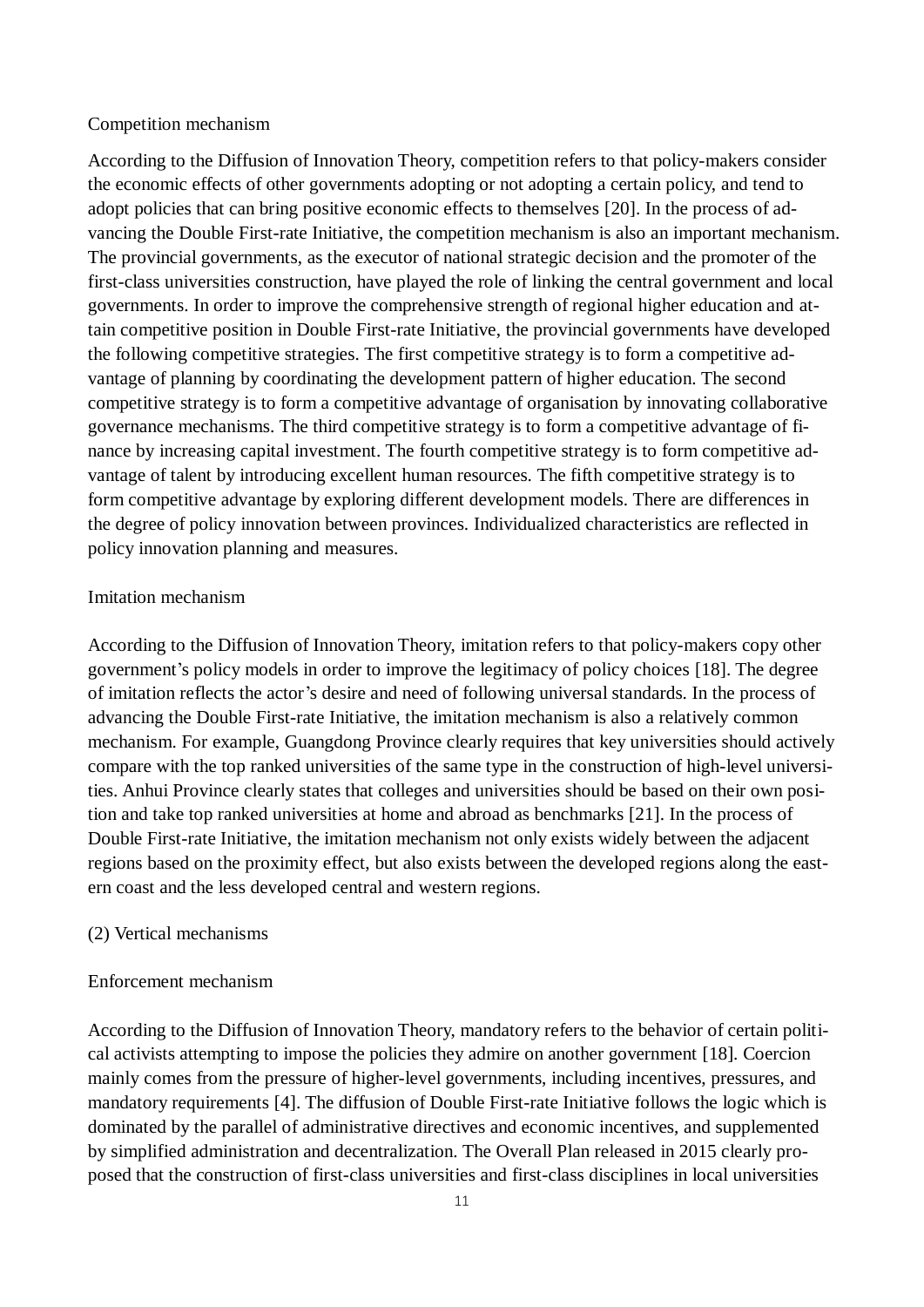should be promoted by the local governments according to the reality. The Implementation Measures issued in 2017 and the Guiding Opinions issued in 2018 further refined the construction goals and guidelines. A legal power has been formed to force the provincial governments to issue the Construction Scheme of Double First-rate Initiative as soon as possible. Among them, the policy tools used in the Overall Plan refer to mandatory, voluntary and mixed policy tools. According to a quantitative analysis, the frequency of mandatory policy tools is as high as 59 times, accounting for 76.62%; among the mandatory policy tools, command and authoritative tools are used most frequently, up to 59.32% [22].

#### Cooperation mechanism

In the existing research on Diffusion of Innovation Theory, the cooperation mechanism has never been discussed. This research believes that cooperation refers to the process in which the actor actively builds a channel of collaborative cooperation with the superior government in order to seek the resources and policy support. At present, the Ministry of Education has signed the joint construction agreements of Double First-rate Initiative with the people's governments of provinces or municipalities such as Shanghai, Hubei, Guangdong, Zhejiang and Hunan, strengthened the guidance and support for the local colleges and universities involving Double First-rate Initiative, and promoted the intensive development of higher education [23]. The joint construction mechanism between the Ministry of Education and provinces is forming a coordinating force for world-class universities construction in each region. For instance, Zhejiang Province has established a joint construction mechanism of Double First-rate Initiative through active communication and multiple collaborations [24].

#### Inducement mechanism

According to the Diffusion of Innovation Theory, inducement refers to the process of lower-level government policy innovation's first-mover benefit stimulating the higher government or the central government to adopt new policies [4]. At present, in the diffusion of Double First-rate Initative, the role of the inducement mechanism is not a common phenomenon. The pilot programs of key disciplines in pioneer provinces may have a certain degree of influence on the central government's decision-making. Although there is not enough evidence to show how inducement mechanism is transmitted from the local governments to the central government, the leading role of policies in eastern coastal provinces such as Guangdong and Zhejiang cannot be ignored. Before the Central Committee of CPC and the State Council of PRC formally promulgated the Overall Plan, first-class universities or first-class disciplines construction policies in Shanghai, Zhejiang and other regions were formed, providing references for the central government to issue a "Double First-rate" Construction policy.

#### (3) Multi-directional mechanism

According to the Diffusion of Innovation Theory, socialization refers to the process by which policy-makers recognize certain norms and concepts [18]. In the process of advancing the Double First-rate Initiative, the socialization mechanism is not negligible. Through various communication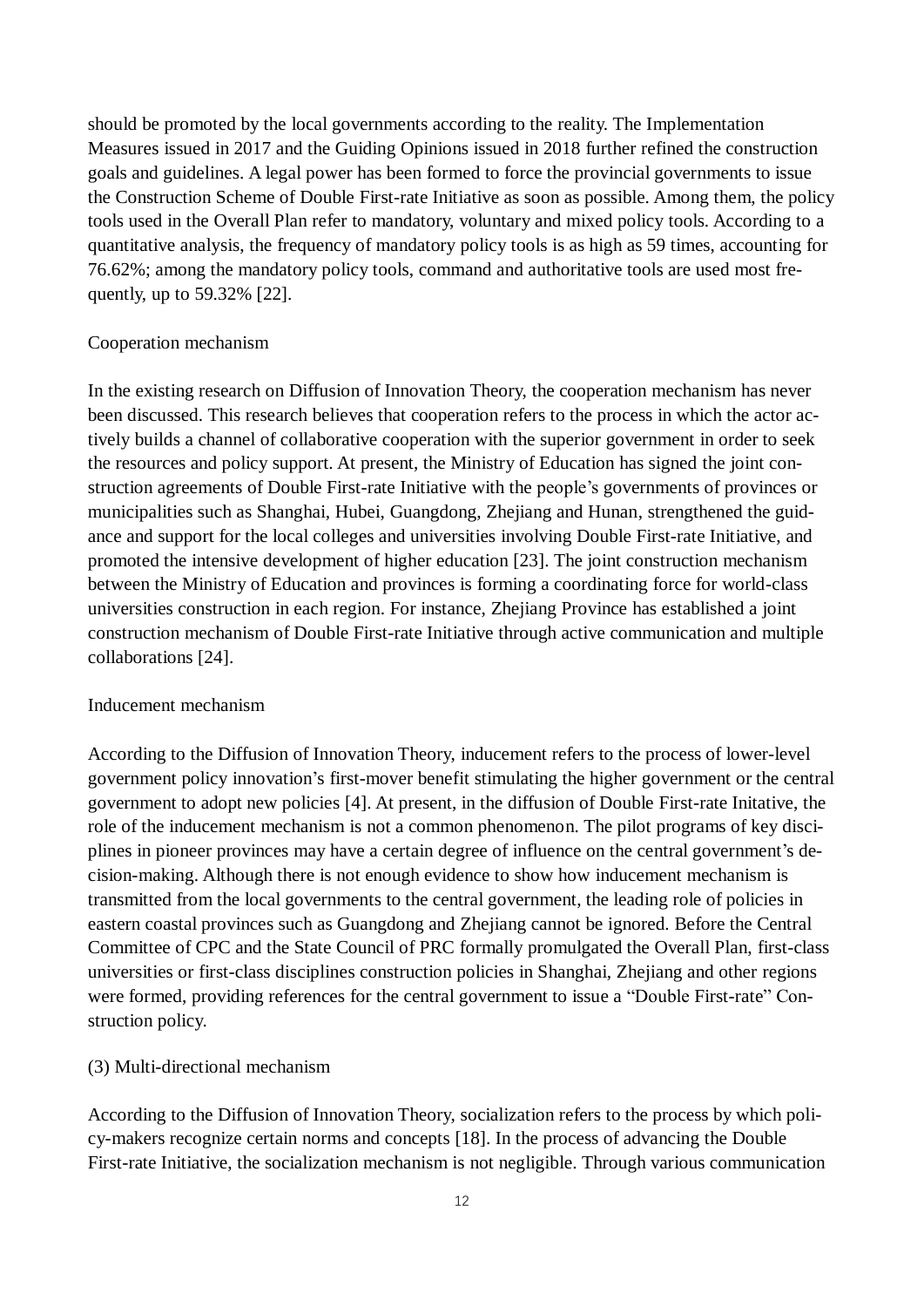platforms between local governments, local governments and national or regional networks, the value judgment of Double First-rate Initiative is formed, and the understanding of policy norms and concepts is gradually deepened to complete the isomorphic process of socialization. The socialization mechanism is a multi-directional diffusion mechanism combining vertical and horizontal directions. The main forms of socialization mechanism include holding various types of academic conferences about Double First-rate Initiative at all levels, establishing various types of alliance organisations of Double First-rate Initiative, and conducting various types of researches of Double First-rate Initiative. In the process of Double First-rate Construction, different local governments often integrate multiple channels to form socialization mechanism. For example, Zhejiang Province has seizied opportunities to establish a Double First-rate Construction socialization mechanism. The top-down ideological co-ordination and guidance of the Provincial Committee of CPC has greatly enhanced the missionary awareness of colleges and universities involving Double First-rate Initiative [25]. Secondly, it actively undertakes national education conferences and strives to improve the first-rate quality of provincial colleges and universities.

#### 4.3 The Influencing factors of the diffusion of Double First-rate Initiative

According to the Diffusion of Innovation Theory, the factors that influence on the diffusion of innovation mainly include motivation, resources, other policies, external factors and policy attributes. Due to the limited space, this research only focuses on motivation factors, resource factors, and policy factors.

#### (1) Motivation factors

Motivation is an internal motive that motivates and maintains human action and directs the action to a certain goal [4]. In order to maximize the benefits, local governments actively participate in competition in the field of higher education. In the process of Double First-rate Construction, the implicit political and economic competition has become the main motive for local government participation. First, the economic competition is a fundamental driving force. At present, the dependence of economic and social development of various provinces on higher education has become increasingly prominent, driving local governments to actively participate in the Double First-rate Initiative. Secondly, the political competition is an important driving force. There is an important phenomenon in the relationship between governments organisation with a single system in China, that is, local governments lead competition in jurisdictions and seek to maximize regional interests [26]. In order to gain an advantageous position in the competition for political achievements, local governments have attached great importance to the Double First-rate Initiative and launched fierce competition for this purpose.

#### (2) Resource factors

In the process of Double First-rate Construction, government governance style, financial supply capacity, and higher education development level have become the main resource factors for local government participation. First, in the process of advancing the Double First-rate Initiative, the local governments show different governance style including it's the emphasis on national strategic planning, self-confidence of government governance level, the ability to perceive national policies,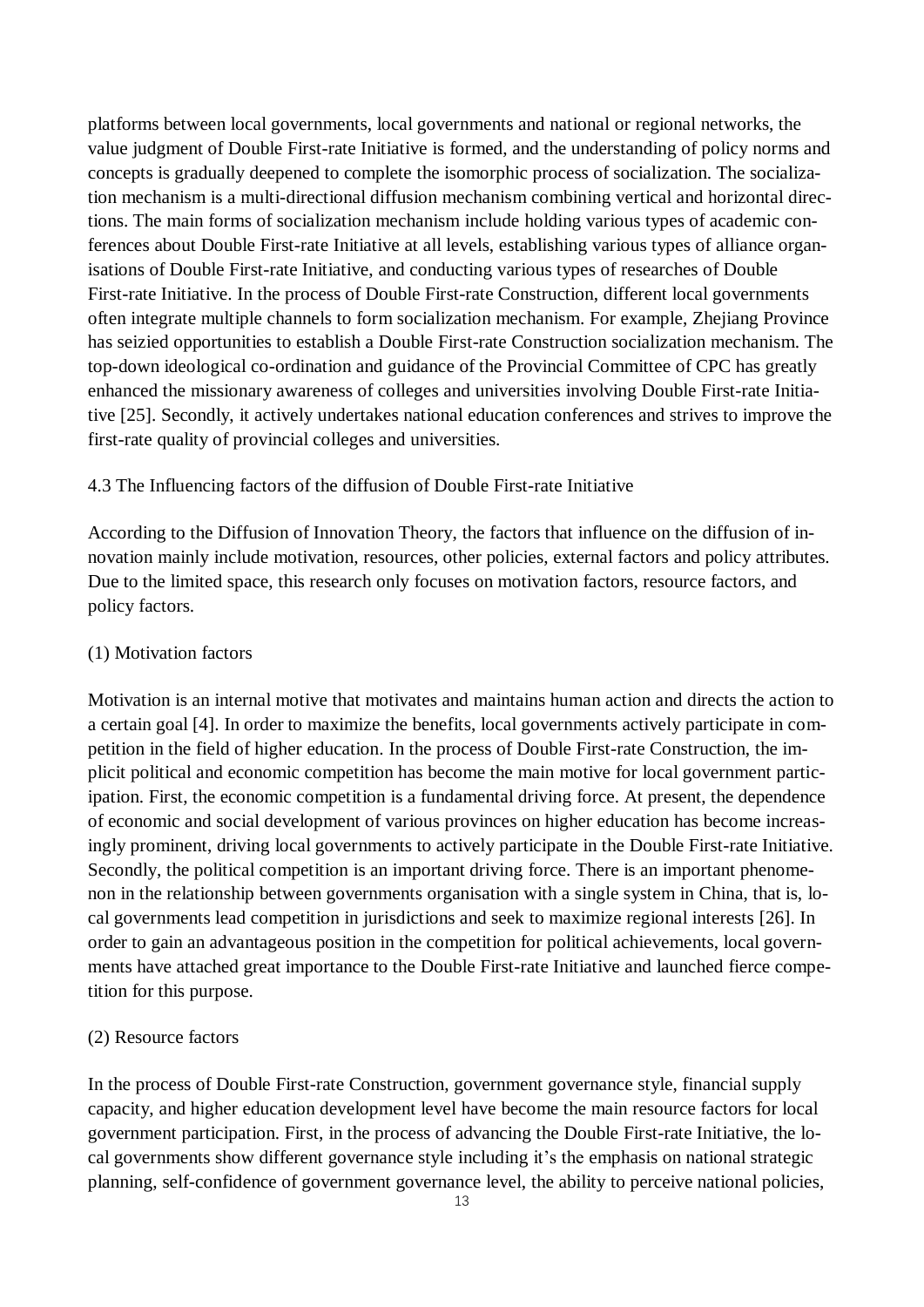and the ability to coordinate policy formulation. Secondly, as one of the suppliers of special financial funds for the Double First-rate Initiative, the financial supply capacity of local governments directly restrict its progress in adopting the innovation of the Double First-rate Initiative. There are differences in the financial supply capacity of local governments, which will also directly affect their response speed to the adoption of Double First-rate Initiative. Thirdly, the overall development level of higher education in the region directly affects its urgency for the adoption of Double First-rate Initiative. Regions with relatively poor higher education resources have more obvious enthusiasm in adopting Double First-rate Initiative, and look forward to driving the overall development of higher education in the region with a more urgent subjective desire. Regions with relatively rich higher education resources are looking forward to adopting the Double First-rate Initiative to lead the intensivedevelopment of higher education in the region.

#### (3) Policy factors

According to the Diffusion of Innovation Theory, innovation has five attributes: relative advantage, compatibility, complexity, observability, and trialability [27]. This research believes that the innovation of Double First-rate Initiative has three attributes, i.e. superiority, compatibility and complexity.

#### **Superiority**

The Double First-rate Initiative is a major strategic adjustments and strategic layout which is based on the nationalism model and promoted in top-down form [28]. The Double First-rate Initiative is not only a policy goal, but also an educational practice activity, a policy process based on Chinese characteristics, a coordinated progress of universities and disciplines.

## Compatibility

The Double First-rate Initiative is a product of history, and there is a problem of compatibility with the policies of central government and local governments. The first issue is the compatibility with the policies of central government's key higher education project. The second issue is the compatibility with the local government's policies for the construction of key higher education projects. Prior to the release of the Overall Plan, Shanghai, Guangdong, Zhejiang, Jiangsu and other provinces and cities had already issued relevant policy documents. Although they mentioned connecting or benchmarking after the release of the Overall Plan, how to effectively coordinate national and regional policies has become a planning problem in front of local governments.

#### Complexity

The Overall Plan provides the possibility of Double First-rate Initiative from the top-level design, but there are still many difficulties in practice that restrict the innovation and adoption of the Double First-rate Initiative: the policy objectives and specific construction tasks are ambiguous; the policy implementation plan is not clear; policy evaluation plan lacks. In addition, the plan also lacks a clear definition of core concepts such as what is a world-class university and what is a first-class discipline.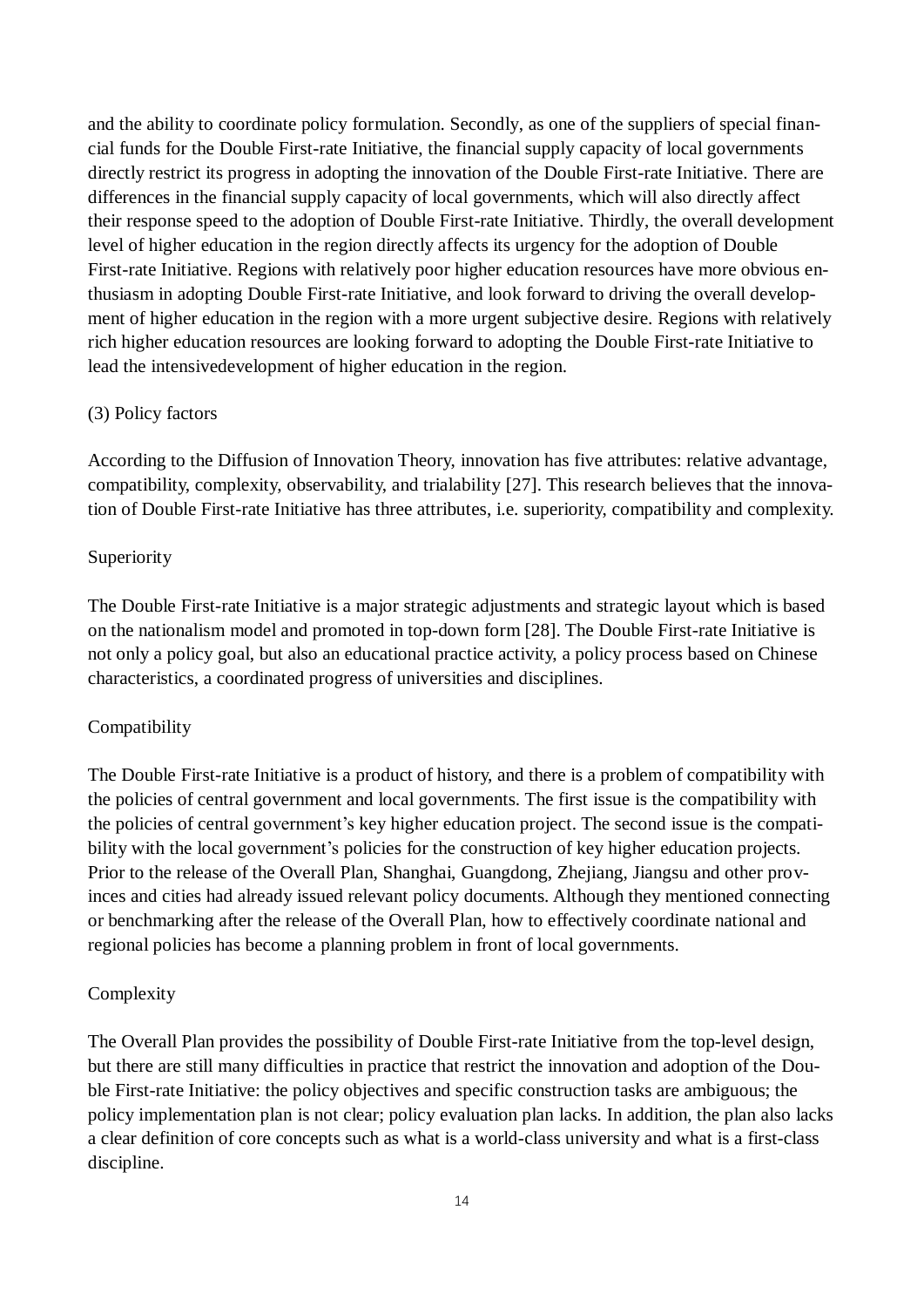## 5. Concluding remarks

This research mainly draws the following conclusions.

First, the theoretical achievements of Diffusion of Innovation Theory provide a perspective for the research on the promotion of Double First-rate Initiative. With the increasing diversity of policy influencing factors and the increasing complexity of the implementation process, the Diffusion of Innovation Theory has increasingly broken through the limitations of regions and contexts, and has increasingly demonstrated the homogeneity in the context of globalization. The Double First-rate Initiative is a major strategic decision made by the Central Committee of CPC and the State Council of PRC, and has shown new characteristics different from the previous policies, which provides the possibility for the application of Diffusion of Innovation Theory.

Secondly, the diffusion of Double First-rate Initiative is complex, and can be explained using internal decision-making and the overall model of external diffusion. In the internal decision-making model, local governments fully consider the political factors, cultural factors, economic factors and social factors, under the influence of internal motivation factors, resource or barrier factors, relevant policy factors and policy attribute factors. In the external diffusion model, there are several operating mechanisms embedded between the central government and various ministries, between ministries and local governments, between local governments, between local governments and various exchange networks.

Thirdly, the diffusion of Double First-rate Initiative reflects uniqueness in the time, spatial and organisational dimensions. In terms of time dimension, the diffusion of Double First-rate Initiative among provincial governments is not a typical S-curve. The diffusion of Double First-rate Initiative among local governments is divided into slow diffusion stage, fast diffusion stage and stable diffusion stage.

Fourthly, the diffusion of Double First-rate Initiative implies multiple mechanisms such as horizontal diffusion, vertical diffusion and multidirectional diffusion.The horizontal diffusion mechanisms include learning mechanism, competition mechanism and imitation mechanism. The vertical diffusion mechanisms include mandatory mechanism, cooperation mechanism and inducement mechanism. The multi-directional diffusion mechanism mainly includes socialization mechanism.

Fifthly, the diffusion of Double First-rate Initiative is affected by factors such as motivation, resources, external environment and policy attributes. In terms of motivation factors, there are two main motivations of political and economic competition. In terms of policy factors, the policy innovation of Double First-rate Initiative has three attributes, i.e. superiority, compatibility and complexity.

## Acknowledgments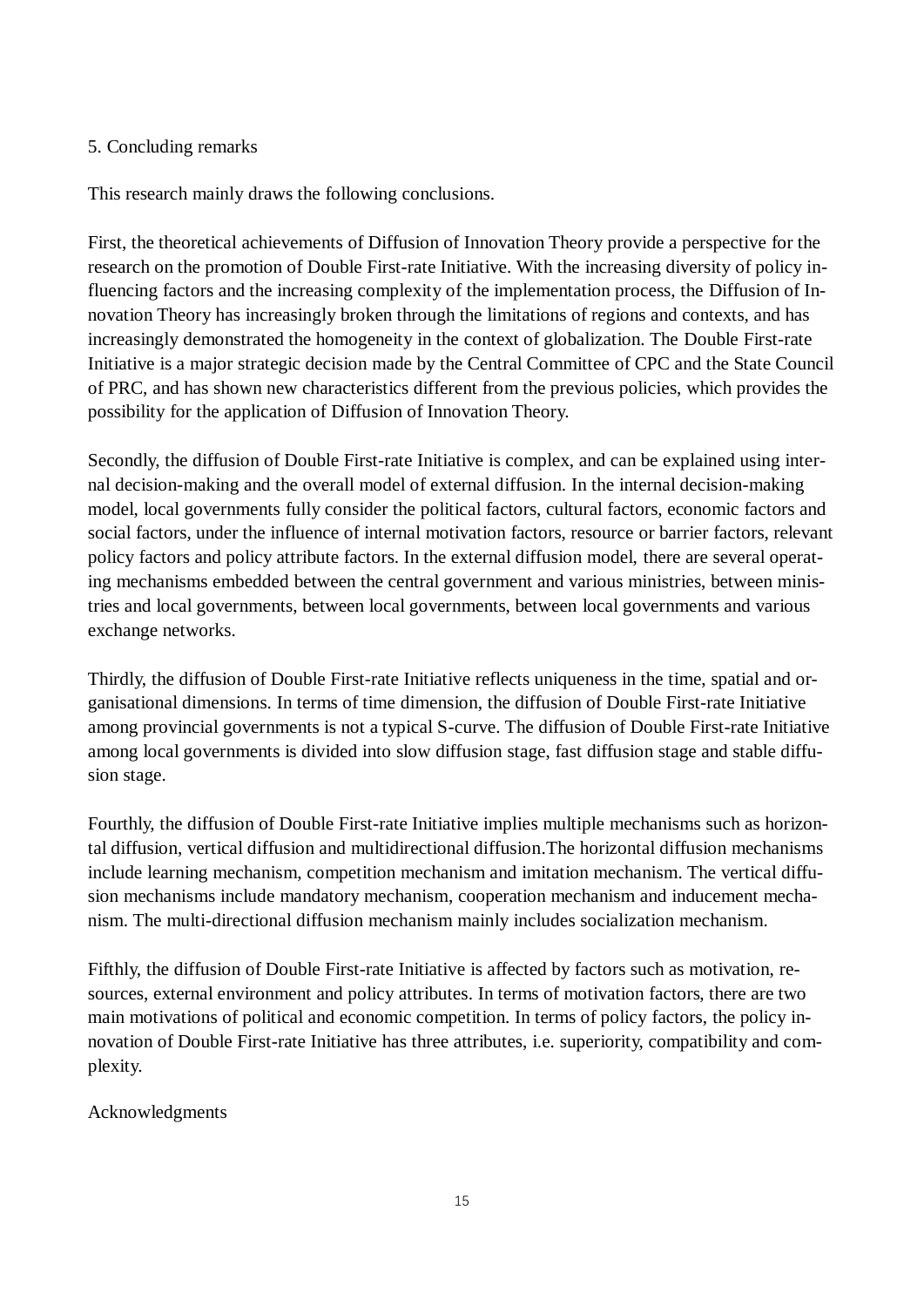This research is supported by the Fundamental Research Funds for the Central Universities (2020JJ033). Sincere acknowledgement is sent to the insightful feedback received from the anonymous reviewers whose suggestions helped improve the quality of the final version of this paper.

## References

- [1] Zhang, D. & Chen, Q. (2019). Study on the dynamic mechanism of the innovation and diffusion of higher education policy in provincial administrative regions: A case study of "Double-First Class Policy. *Research in Educational Development*, 39, 53-59. doi:10.14121/j.cnki.1008-3855.2019.07.010
- [2] Walker, J. L. (1969). The diffusion of innovations among the American States. *American Politcal Science Review*, 63, 880-899. doi:10.1017/S0003055400258644
- [3] Rogers, E. M. *Diffusion of innovations*[M].New York: Free Press, 1983.
- [4] Yang, D. (2016). China's policy innovation diffusion: A basic analysis framework. *Research on Local Governance*, (2), 3-11.
- [5] Wang, P. & Lai, X. (2013). Analysis on models and mechanisms of the diffusion of public policy in China. *Journal of Peking University (Philosophy and Social Sciences Edition)*, 50, 14-23.
- [6] Su, L., Yang, J., & Gao, Y. et al. (2018). Characteristics, contradictions and countermeasures of integrating and promoting the "Double First-rate" Initiative witin provinces. *Academic Degrees & Graduate Education*, (2), 38-44, doi:10.16750/j.adge.2018.02.008
- [7] The *overall plan for integrating and promoting the construction of world-class class universities and first-class disciplines* [EB/OL].[2019-12-12].http://www.moe.gov.cn/jyb\_xxgk/moe\_1777/moe\_1778/201511/t20151 105\_217823.html.
- [8] The overall implementation measures for promoting the construction of world-class universities and first-class disciplines (interim) [EB/OL].[2019-12-12].http://www.moe.gov.cn/srcsite/A22/moe\_843/201701/t20170125\_295 701.html.
- [9] The guiding opinions on accelerating the "Double First-rate" initiative in colleges and universities

[EB/OL].[2019-12-12][.http://www.moe.gov.cn/srcsite/A22/moe\\_843/201808/t20180823\\_345](http://www.moe.gov.cn/srcsite/A22/moe_843/201808/t20180823_345987.html) [987.html.](http://www.moe.gov.cn/srcsite/A22/moe_843/201808/t20180823_345987.html)

- [10] On-site promotion meeting for the construction of "Double First-rate" Initiative [EB/OL].[\[2019-12-12\].http://www.moe.gov.cn/jyb\\_xwfb/gzdt\\_gzdt/moe\\_1485/201809/t20180930\\_35053](file:///C:/科研/李曼丽课题/重大攻关/研究计划/9.政策创新扩散理论视域下世界一流大学建设推进机制研究：以我国“双一流”建设计划为例/清华大学教育研究/推动“双一流”加快建设、特色建设、高质量建设%20教育部召开“双一流”建设现场推进会http:/www.moe.gov.cn/jyb_xwfb/gzdt_gzdt/moe_1485/201809/t20180930_350535.html) [5.html](file:///C:/科研/李曼丽课题/重大攻关/研究计划/9.政策创新扩散理论视域下世界一流大学建设推进机制研究：以我国“双一流”建设计划为例/清华大学教育研究/推动“双一流”加快建设、特色建设、高质量建设%20教育部召开“双一流”建设现场推进会http:/www.moe.gov.cn/jyb_xwfb/gzdt_gzdt/moe_1485/201809/t20180930_350535.html).
- [11] Zhang, W. (2016). Mechanisms and models of diffusion of policy innovation: Based on relevant research at home and abroad since 1960s. *Journal of Fujian Jiangxia University*, 6(1), 43-50.
- [12] The implementation measures for the construction of Jiangsu high-level universities (interim) [EB/OL].[2019-11-25].http://www.jiangsu.gov.cn/art/2017/5/8/art\_46483\_2557505.html.
- [13] The 2018 work report of Jiangsu provincial government [EB/OL].[2019-11-25].http://www.jiangsu.gov.cn/art/2018/2/13/art\_33720\_7489314.html.
- [14] The 2019 work report of Jiangsu provincial government [EB/OL].[2019-11-25].http://www.jiangsu.gov.cn/art/2019/1/24/art\_33720\_8104543.html.
- [15] The implementation opinions of the General Office of the Provincial Government on further adjusting and optimizing the structure and increasing the benefits of using education funds